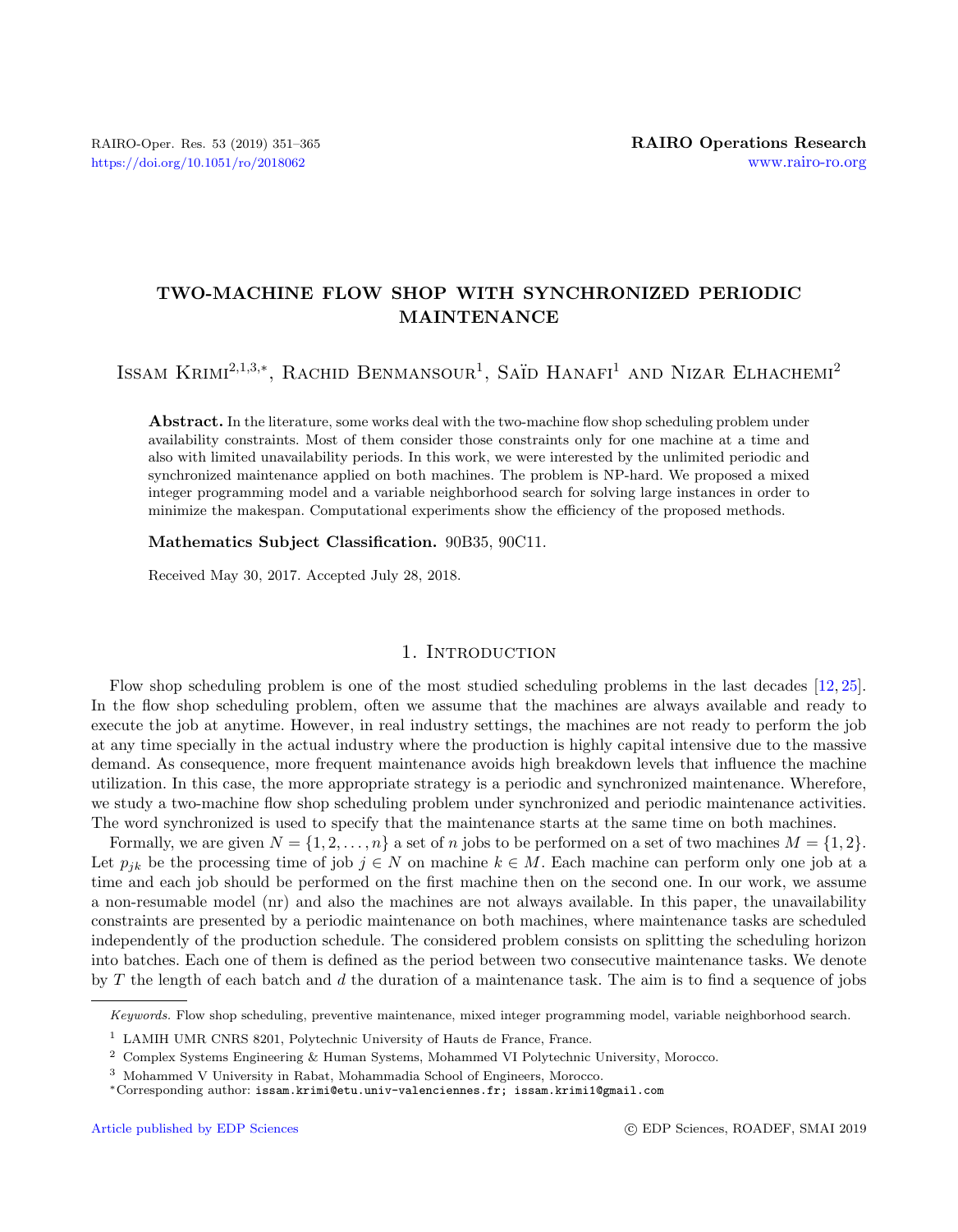that minimize the makespan. We denote by L the set of batches, with  $|L| \leq n+1$ . Using the notation of Graham et al. [\[15\]](#page-13-1), we denote this problem as  $F2/nr - pm/C_{\text{max}}$ , which is NP-hard, since it can be reduced to the single machine scheduling problem with periodic maintenance, which was proved NP-hard [\[34\]](#page-14-1), if all the processing times on the first machine are equal to zero.

The contributions of this paper are two-fold: (i) a new mixed integer programming (MIP) formulation based on assignment variables is proposed with a lower bound on the optimal value; (ii) a variable neighborhood search metaheuristic is developed to generate a strong upper bound.

The organization of this paper is as follows. First, we summarize the related works in Section [2.](#page-1-0) Then, in Section [3,](#page-3-0) we present the MIP formulation based on assignment variables and a lower bound on the optimal solution. In Section [4,](#page-5-0) we describe a variable neighborhood search metaheuristic used to solve large-sized instances. In Section [5,](#page-8-0) we discuss the computational experimentation of the proposed methods followed by a conclusion and our work perspectives in the last section.

## 2. STATE OF THE ART

<span id="page-1-0"></span>In the last decade, scheduling problems considering machine availability (in single machine, parallel machines  $[29, 46, 47]$  $[29, 46, 47]$  $[29, 46, 47]$  $[29, 46, 47]$  $[29, 46, 47]$ , flow shop  $[1, 13]$  $[1, 13]$  $[1, 13]$ , job shop  $[3]$ , open shop  $[33]$ , flexible flow shop  $[40]$  problems) have attracted researchers' attention due to its realistic characteristic. The most studied case is the single machine scheduling problem. One can distinguish two aspects of the unavailability constraint. Either dealing with one unavailability interval or with periodic ones. For the first case, Kacem et al. [\[27\]](#page-14-7) studied a single machine scheduling problem with one availability constraint to minimize the weighted sum of completion times. The authors proposed three exact methods: a branch-and-bound (B&B) method based on new properties and several lower bounds, a MIP model and a dynamic programming method. They found that the B&B method and the dynamic programming are complementary. The proposed methods are able to solve problems with 3000 jobs within a reasonable period of time. Kacem and Chu [\[26\]](#page-14-8) improved the B&B algorithm using more tight lower bounds. The new algorithm is able to solve instances up to 6000 jobs. For the second case, single machine scheduling problem under periodic maintenance has been studied by several authors. Benmansour et al. [\[2\]](#page-13-5) considered a single machine scheduling problem against a common and restrictive due date. First, they proposed a MIP model without availability constraints to minimize the weighted sum of maximum earliness and maximum tardiness costs and they showed that the proposed model can be reduced to a polynomially solvable one. Then, for the problem where the machine undergoes a periodic maintenance, a second MIP model was proposed to solve small instances to optimality. Kacem et al. [\[28\]](#page-14-9) studied the single machine scheduling problem under periodic unavailability intervals. They considered the maximization of the weighted number of early jobs as the objective function. The authors distinguished two cases: resumable and non-resumable jobs. For the first case, they showed that although the number of the non-availability intervals can be variable and also a subset of jobs could have deadlines, a fully polynomial time approximation scheme (FPTAS) can be proposed. For the second case, when the number of non-availability intervals is constant and all due dates are arbitrary, they showed that the problem admits a polynomial time approximation scheme (PTAS). Ji et al.  $[24]$  considered the same problem but for minimizing the makespan considering only non-preemptive jobs. The worst-case ratio of the classical Longest Processing Time (LPT) algorithm was shown to be equal to 2. The authors proved that LPT algorithm is the best possible heuristic for the reason that there is no polynomial time approximation algorithm with a worst-case ratio less than 2 unless  $P = NP$ .

As for scheduling problems with more than one machine, fifty years ago, Johnson [\[25\]](#page-14-0) published his seminal paper on flow shop scheduling. He studied the two-machine flow shop scheduling problem to minimize makespan. A polynomial time algorithm in  $O(n \log(n))$  was proposed to solve this problem. Lee [\[35\]](#page-14-11) proved that the twomachine scheduling problem under availability constraint, on at least one machine, is NP-hard. He proposed a pseudo-polynomial dynamic programming algorithm and analyzed the error bound. In his work, he developed two heuristics with worst-case bounds of 1/2 for the availability constraint on the first machine and 1/3 for the second machine. In 1999, Lee [\[36\]](#page-14-12) studied the same problem but under new assumptions. If a job is not finished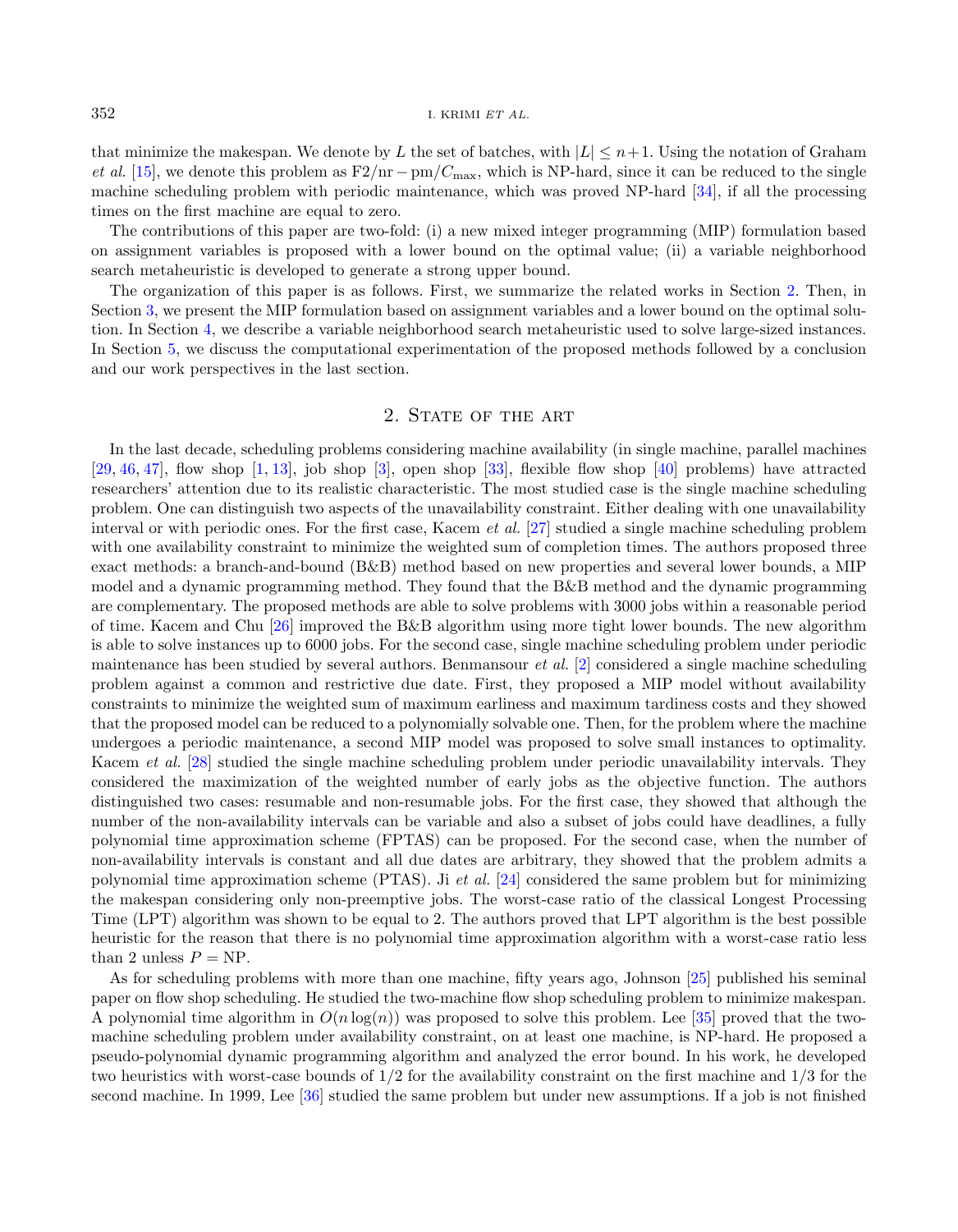completely before the next unavailability period, it must be partially restarted. This assumption is named semi-resumable. The author mentioned also two major cases: on the one hand, resumable case when, after the unavailability period, the execution of a job continues without any penalty. On the other hand, non-resumable case when a job should be restated completely after the unavailability period. A pseudo-polynomial dynamic programming algorithm and a heuristic were proposed to solve the problem. Cheng and Wang [\[8\]](#page-13-6) studied the problem with unavailability constraint on the first machine and proved that the error bound analyzed by Lee [\[35\]](#page-14-11) was tight. For that reason, the authors developed a heuristic with worst-case bounded by 1/3. Hadda et al. [\[17\]](#page-13-7) assumed that availability constraint is applied on the first machine and the jobs are non-resumable. A new procedure to improve any arbitrary solution was developed in this paper and the results of their method were bounded by 2 times the optimal makespan. The authors presented also a heuristic with a worst-case error of 3/2. For the same problem, but with several unavailability periods, Hadda [\[16\]](#page-13-8) proposed a polynomial-time approximation scheme. Ng and Kovalyov [\[41\]](#page-14-13) studied a deterministic two-machine flow shop scheduling problem such that one of the machines is not available during a period of time. They proposed a fully polynomial-time approximation scheme (FPTAS) with  $O(n^5/\epsilon^4)$  time complexity. Breit considered the unavailability period on the first [\[6\]](#page-13-9) and on the second machine [\[5\]](#page-13-10). For the first case, he studied the resumable scenario. The author proposed an approximation algorithm to minimize the makespan with a worst-case error bound of 5/4. For the second case, he developed a polynomial-time approximation scheme for this problem. Hnaien *et al.* [\[23\]](#page-14-14) dealt with the availability constraint applied on the first machine. They presented two MIP models for the problem and several lower bounds used in the developed B&B procedure. The results showed that the MIP models can solve small instances of at most 20 jobs but the B&B was able to solve optimally until 100 jobs. The authors noted that the starting time and the length of unavailability period can be a significant factor to deal with. Kubzin *et al.* [\[31\]](#page-14-15) studied the two-machine flow shop scheduling problem with several or one unavailability period on the first machine. They distinguished the resumable and the semi-resumable scenario. Considering resumable jobs and several maintenance periods, they presented a fast (3/2)-approximation algorithm. For semi-resumable jobs with one maintenance period, a polynomial-time approximation scheme was developed. Hadda [\[18\]](#page-13-11) investigated a special case of the two-machine flow shop-scheduling problem considering resumable jobs with several maintenance periods on the second machine. He developed a (4/3)-approximation algorithm. The author showed that the proposed algorithm dominates the  $(3/2)$ -approximation algorithm presented by Kubzin et al. [\[31\]](#page-14-15). In addition, Hadda [\[19\]](#page-13-12) extended his work by considering a two-machine job-shop scheduling problem limited machine availability on both machines. He proposed a number of characterizations for the optimal solution of a particular case of the two-machine job shop problem with several availability constraints. Some existing polynomial-time approximation schemes were adapted for two particular configurations of the problem. Finally, the author presented a polynomially solvable case. Another type of unavailability constraint was studied by Liao and Tsai [\[37\]](#page-14-16). In their problem, they considered that the period of maintenance depends on the number of finished jobs. The authors developed several heuristics. They also presented a heuristic with complexity time of  $O(n^2)$ . In the same work, they presented a B&B algorithm. Blazewicz et al. [\[4\]](#page-13-13) studied the same problem but considering limited unavailability periods. They proposed constructive and local search based heuristic algorithms. These methods are tested on several instances with size up to 100 jobs and 10 unavailability intervals. The results showed that the algorithms perform well. Considering the same assumptions, Kubiak et al. [\[30\]](#page-14-17) showed that the problem is NP-hard in the strong sense and proposed several proprieties for the optimal schedules and tested a B&B algorithm for the problem. Yang et al. [\[48\]](#page-14-18) considered also the same maintenance policy and developed a heuristic algorithm. Some polynomially solvable cases were also provided. Wang and Cheng [\[45\]](#page-14-19) studied the two-machine flow shop scheduling problem where setup times could be anticipated, an unavailability period is considered only one of the machines and the jobs are resumable. They proposed two heuristics with worst-case errors less than 2/3. The same authors in [\[7\]](#page-13-14) considered two successive availability constraints. They presented some proprieties for semi-resumable case and proved that it is sufficient to consider permutation schedules. The authors proposed a heuristic with a worst-case error bound of 2/3 for the non-resumable case. Another type of flow shop scheduling problem that have been considered under periodic maintenance is no-wait scheduling. Espinouse *et al.* [\[10\]](#page-13-15) considered the maximum completion time  $(C_{\text{max}})$  as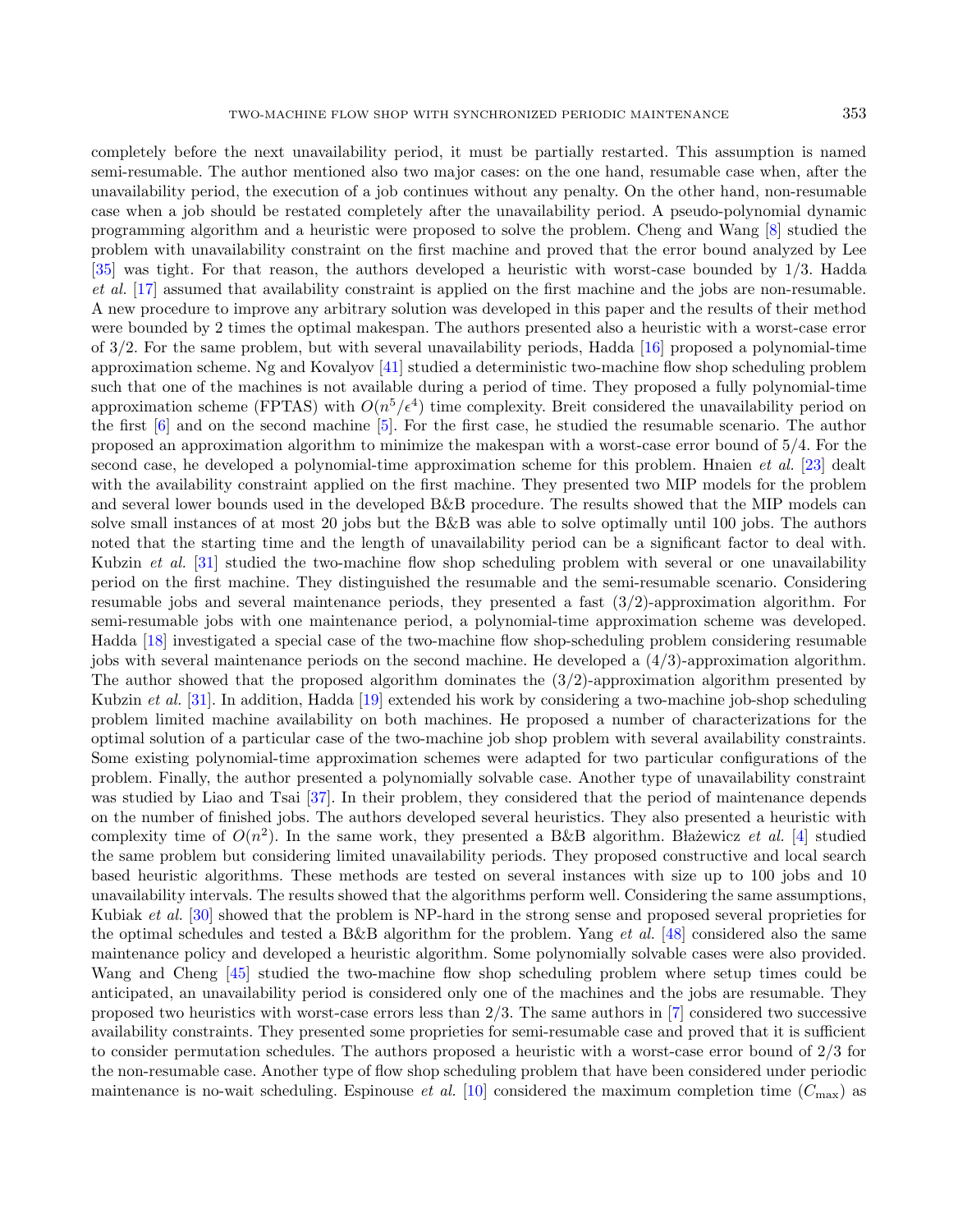the objective function. The problem was proved to be NP-hard even with one unavailability period on one single machine, and NP-hard in the strong sense for several unavailability periods. The authors proposed some heuristic algorithms with error bounding analysis. Kubzin and Strusevich [\[32\]](#page-14-20) studied the two-machine flow shop scheduling problem in no-wait process such that one of the machines undergo a planned maintenance period with a variable length. They presented a polynomial-time approximation scheme to minimize makespan. Ben chihaoui et al. [\[9\]](#page-13-16) considered also the no-wait process where each machine is subject to one unavailability constraint and the jobs have different release dates. They studied the non-resumable schedule that minimize the makespan. Several lower and upper bounds were used in the proposed B&B algorithm. These method was shown effective using large set of instances. Gara-Ali and Espinouse [\[11\]](#page-13-17) considered a deteriorating preventive maintenance on the second machine. They showed that finding a better timing for starting the maintenance becomes unavoidable especially in the just-in-time environment. The problem is NP-hard and the researchers proposed a B&B method that can solve optimally until 100 jobs. Interested readers are referred to the works of Saidy et al. [\[42\]](#page-14-21), Schmidt [\[43\]](#page-14-22) and Ma and Zuo [\[38\]](#page-14-23) who presented surveys on scheduling problems under availability constraints.

Most of works deal with availability constraint on one machine at a time and limited number of unavailability periods. Hence, we study a two-machine flow shop scheduling problem with periodic and synchronized unavailability constraints on both machines.

## 3. Mixed integer programming formulation

<span id="page-3-0"></span>In this section, we present a mixed integer programming (MIP) formulation based on assignment variables. This MIP formulation uses the following decision variables: the continuous variables  $C_{\text{max}}$  and  $C_{ik}$  represent the makespan and the completion time of job j on the machine k respectively and the binary variables:

<span id="page-3-11"></span><span id="page-3-10"></span><span id="page-3-9"></span><span id="page-3-8"></span><span id="page-3-7"></span><span id="page-3-6"></span><span id="page-3-5"></span><span id="page-3-4"></span><span id="page-3-3"></span><span id="page-3-2"></span><span id="page-3-1"></span>
$$
x_{ijk} = \begin{cases} 1 \text{ if job } i \text{ precedes job } j \text{ on machine } k, \\ 0 \text{ otherwise.} \end{cases}
$$

$$
y_{jlk} = \begin{cases} 1 \text{ if job } j \text{ belongs to batch } l \text{ on machine } k, \\ 0 \text{ otherwise.} \end{cases}
$$

Let  $B$  be a big positive value, the proposed MIP formulation is the following:

$$
\begin{aligned}\n\min \quad & C_{\max} & C_{\max} \\
\text{s.t. } & C_{\max} \ge C_{j2}, & \forall j \in N \\
& C_{j2} \ge C_{j1} + p_{j2}, & \forall j \in N \\
& C_{ik} \ge p_{ik} + C_{jk} - Bx_{ijk}, & \forall i, j \in N, i < j, k \in M \\
& C_{jk} \ge p_{jk} + C_{ik} - B(1 - x_{ijk}), & \forall i, j \in N, i < j, k \in M \\
& \forall i, j \in N, i < j, k \in M \\
& \forall j \in N, k \in M \\
& \forall j \in N, k \in M \\
& \forall j \in N, k \in M \\
& C_{jk} - p_{jk} \ge (l-1)(T+d)y_{jlk}, & \forall j \in N, l \in L, k \in M \\
& C_{jk} \le (l + (l-1)d)y_{jlk} + B(1 - y_{jlk}), & \forall j \in N, l \in L, k \in M \\
& C_{jk} \ge 0, & \forall j \in N, k \in M \\
& C_{jk} \ge 0, & \forall j \in N, k \in M \\
& C_{jk} \ge 0, & \forall j \in N, k \in M, l \in L. \\
\end{aligned}
$$
\n
$$
(3.1)
$$
\n
$$
\sum_{l \in L} \sum_{j \in N} p_{jk} y_{jlk} \le T, \quad \forall j \in N, l \in L, k \in M \\
(3.2)
$$

The objective function [\(3.1\)](#page-3-1) minimizes makespan  $C_{\text{max}} = \max\{C_{j2} : j \in N\}$  *i.e.* the completion time of all jobs on machine 2, which is assured by constraints [\(3.2\)](#page-3-2). Constraints [\(3.3\)](#page-3-3) guarantee that the completion time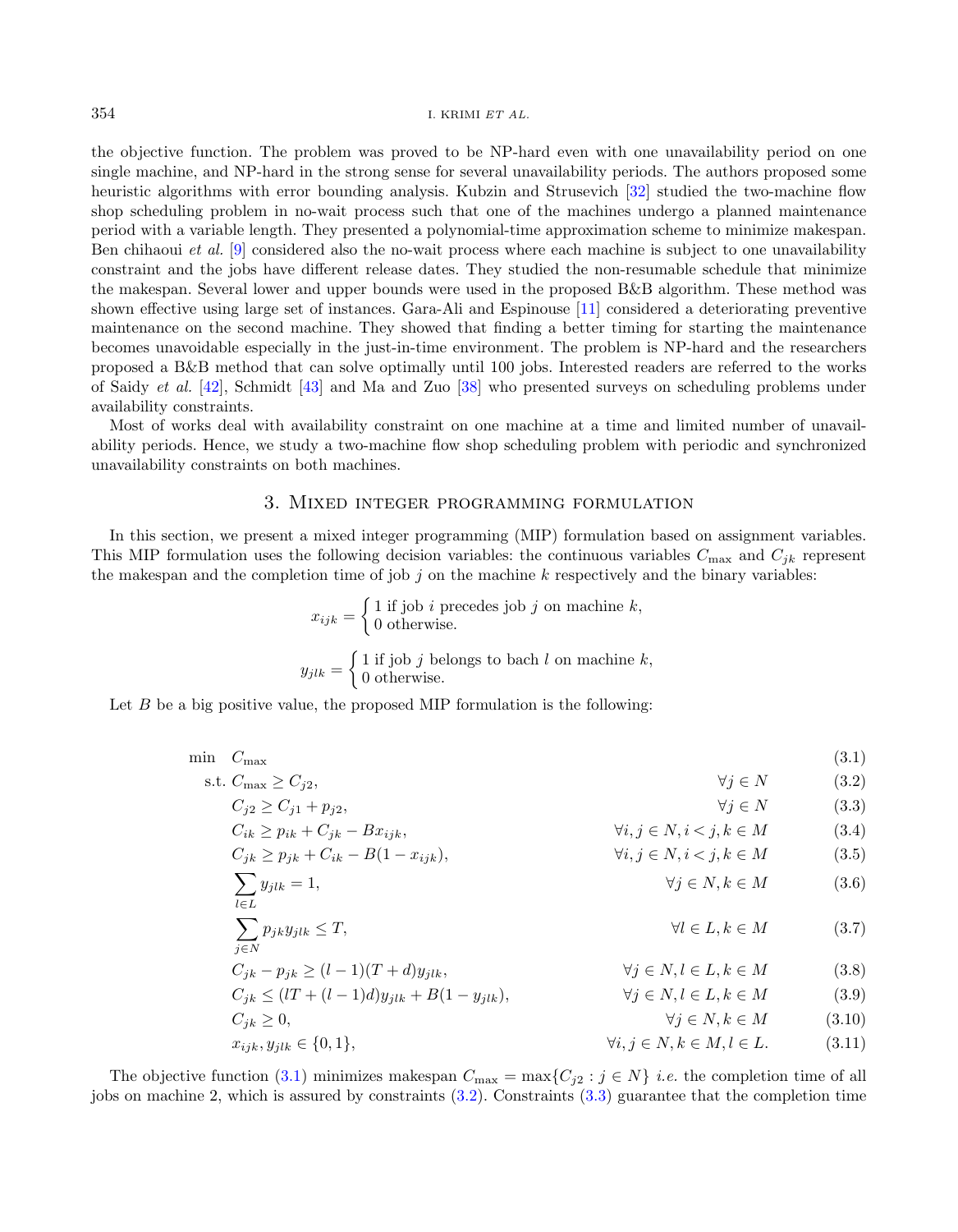<span id="page-4-0"></span>

FIGURE 1. Gantt chart of an optimal schedule.

of a job on machine 2 is not earlier than its completion on machine 1 plus its processing time on machine 2. Constraints [\(3.4\)](#page-3-4) and [\(3.5\)](#page-3-5) avoid the overlap between two jobs. Constraints [\(3.6\)](#page-3-6) state that a job is assigned to only one batch. Constraints [\(3.7\)](#page-3-7) guarantee that the length of each batch does not exceed its duration T. To avoid that a job starts (or completes) during the maintenance operation, we add constraints [\(3.8\)](#page-3-8) and [\(3.9\)](#page-3-9). Constraints [\(3.10\)](#page-3-10) and [\(3.11\)](#page-3-11) define the domain of decision variables. The proposed model contains  $4n^2 + 4n$ binary variables,  $2n + 1$  continuous variables and  $6n^2 + 4n$  constraints. Note that batches are not necessarily the same on both machines as showed in Figure [1](#page-4-0) where job 4 is assigned to batch 1 on machine 1 and to batch 2 on machine 2.

To illustrate the problem, we provide an example (Fig. [1\)](#page-4-0) of an instance with  $n = 5$ ,  $T = 10$ ,  $d = 1$  and  $p_{.1} = (2, 4, 1, 6, 4), p_{.2} = (3, 6, 3, 6, 2).$  The optimal makespan is 27.

**Lemma 3.1.** There exists an optimal schedule for  $F2/nr - pm/C_{\text{max}}$  such that no idle-time exists between two adjacent jobs on each machine.

*Proof.* Suppose that a job i precedes job j on machine 2 with an idle-time between them due to the completion of job j on machine 1. Deleting the idle-time by shifting forward job i will not change the makespan.

<span id="page-4-1"></span>**Lemma 3.2.** In the problem F2/nr – pm/ $C_{\text{max}}$ , there is an optimal sequence with a permutation schedule.

*Proof.* Let's consider an optimal schedule for the problem such that a job i precedes immediately job j on machine 1 (the jobs are in the same batch). One can distinguish two cases:

**Case 1.** Job j precedes immediately job i on machine 2. Hence, interchanging i and j on both machines will not increase the makespan.

**Case 2.** Job j precedes job i on machine 2 (the jobs are not in the same batch). Hence, interchanging i and  $j$  on machine 1 will not increase the makespan.

Let consider a job i scheduled in a given batch and a job j scheduled on the next one on machine 1. Two cases can be studied:

**Case 1.** Job j precedes immediately job i on machine 2. Hence, interchanging i and j on machine 2 will not increase the makespan.

**Case 2.** Job j precedes job i on machine 2 (*i* and j are not in the same batch). Hence, interchanging all the jobs which are within the batches containing i and j on machine 1 will not increase the makespan.

Thus, according to Lemma [3.2,](#page-4-1) to solve the problem, it is sufficient to consider permutation schedules.

Several lower bounds can be given by Linear programming (LP) relaxation and Lagrangian relaxation (LR). However, these methods are expensive. Thus, we propose the following trivial lower bounds on the optimal solution value  $C_{\text{max}}^*$  for the problem.

For any arbitrary sequence of jobs, the makespan is greater than the total completion time on the first machine (id. on machine 2) and also the shortest processing time on the second one (id. on machine 1). The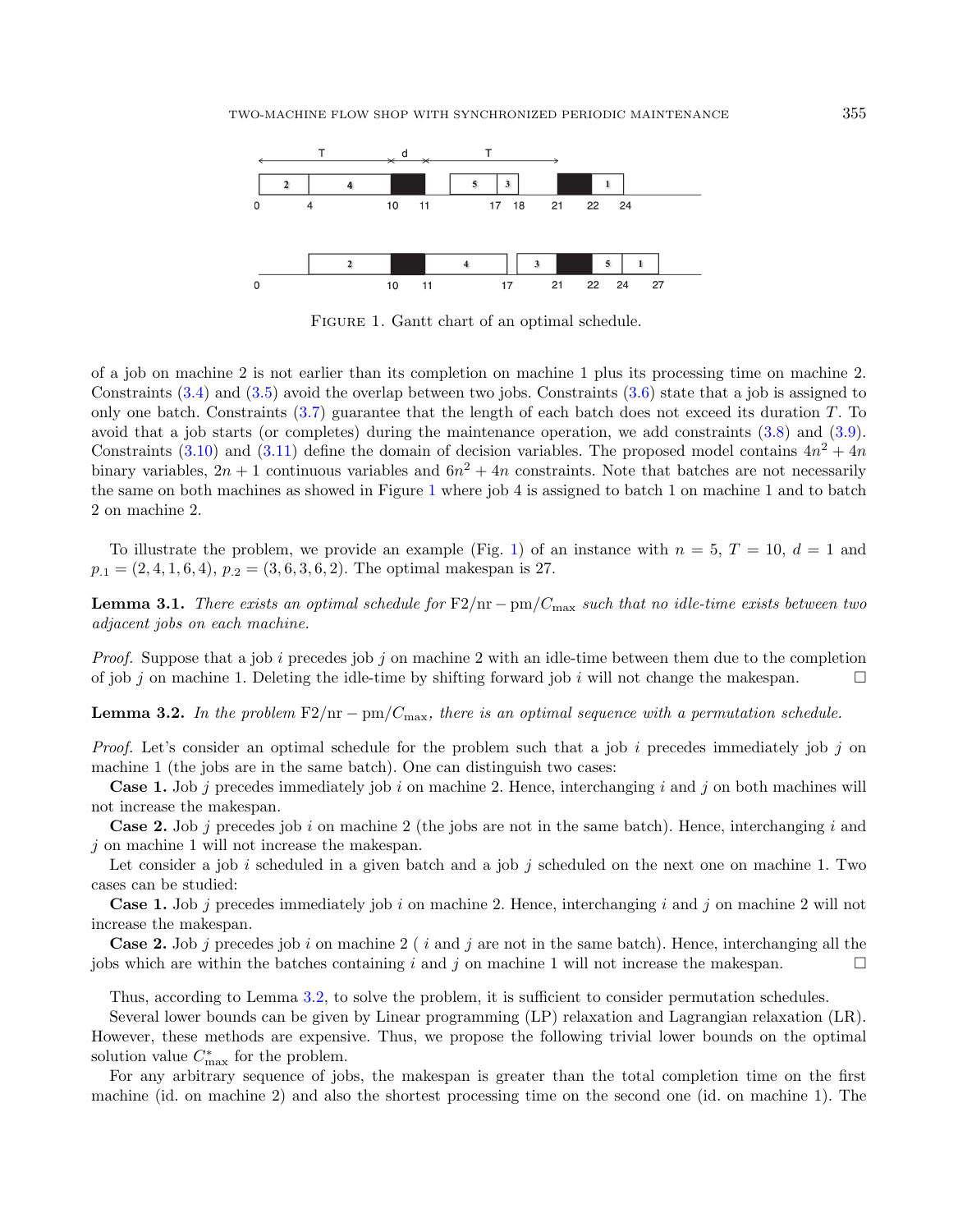completion time on the first one (id. on the second one) is the sum of the processing times and maintenance tasks durations.

**Proposition 3.3.** Let  $\overline{p}_k = \sum_{j \in N} p_{jk}$ , the sum of the processing times on machine k.

$$
LB1 = \overline{p}_1 + d\left\lfloor \frac{\overline{p}_1}{T} \right\rfloor + \min\{p_{j2} : j \in N\}.
$$
\n(3.12)

$$
LB2 = \overline{p}_2 + d\left[\frac{\overline{p}_2}{T}\right] + \min\{p_{j1} : j \in N\}.
$$
\n(3.13)

$$
LB = \max\{LB1, LB2\} \tag{3.14}
$$

## 4. Variable neighborhood search

<span id="page-5-0"></span>Based on the idea of changing systematically the neighborhood structures to escape from local optimums, variable neighborhood search (VNS) [\[39\]](#page-14-24) was presented as a single solution metaheuristic. The use of different neighborhood structures is explained [\[22\]](#page-14-25) by the following observations: (i) it is not necessary to find the same local optimum for all the neighborhood structures. (ii) a global optimum is a local one for all the neighborhood structures. (iii) despite the diversity of the neighborhood structures, for many problems the local optimums are relatively close. Basic VNS and its variants have been applied to many optimization problems [\[21\]](#page-14-26) as scheduling [\[44\]](#page-14-27), routing, etc.

To implement the VNS metaheuristic, we need to define the following parameters: an initial solution, a perturbation scheme used to escape from the local optimum, a set of neighborhood structures, a local search and an evaluation scheme.

#### 4.1. Solution representation and initial solution

We presented the solution as a sequence of jobs  $\Pi = (\pi_1, \pi_2, ..., \pi_n)$  called permutation-based representation. We used a greedy procedure to construct the initial solution using a priority list of jobs obtained by applying different sorting rules on the first machine (line 1 of Algorithm [1\)](#page-6-0): the shortest processing time rule (SPT), which consists in ordering the jobs by their duration beginning by the shorter, the longest processing time rule (LPT), which consists in ordering the jobs by their duration beginning by the longer and also Johnson's rule  $(JR)$ ; In an optimal solution, job i precedes job j if:

$$
\min\{p_{i1}, p_{j2}\} \le \min\{p_{j1}, p_{i2}\}\
$$

where,  $p_{i1}, p_{j1}$  represent the processing times of job i and j on machine 1 and  $p_{i2}, p_{j2}$  represent the processing times of job  $i$  and  $j$  on machine 2. If the operation is at the first machine, it will be scheduled near to the beginning of the sequence. Otherwise, it will be scheduled near to the end of the sequence. This procedure is repeated until all the jobs are scheduled. Our approach decomposes the overall problem to exploit each machine. On the first one, Algorithm [1](#page-6-0) creates the first batch for both machines and it schedules the first job in the list on the first batch (lines 2–8 of Algorithm [1\)](#page-6-0). Then, it goes through the list to schedule the next ones. The procedure verifies the length T of the batch, if we can add a job without overloading the batch, Algorithm [1](#page-6-0) schedules it in the current batch just after the previous job. Otherwise, it creates a new batch and the job begins exactly after the maintenance period. The scheduling procedure repeats these steps (lines 9–13 of Algorithm [1\)](#page-6-0) until all the jobs are scheduled on the first machine. Then, the scheduling procedure deals with the second machine. For each job on the priority list, its operation on machine 2 should begin after its completion on machine 1. Algorithm [1](#page-6-0) satisfies the execution of the job exactly after its completion on machine 1 without overlapping with the next maintenance period on machine 2. If this is the case, we create the next batch and the job is scheduled on it and its starting time will be the completion time of the previous maintenance period. Otherwise, the job begins on machine 2 just after its completion on machine 1. The scheduling procedure repeats these steps (lines 14–24 of Algorithm [1\)](#page-6-0) until all the jobs are scheduled.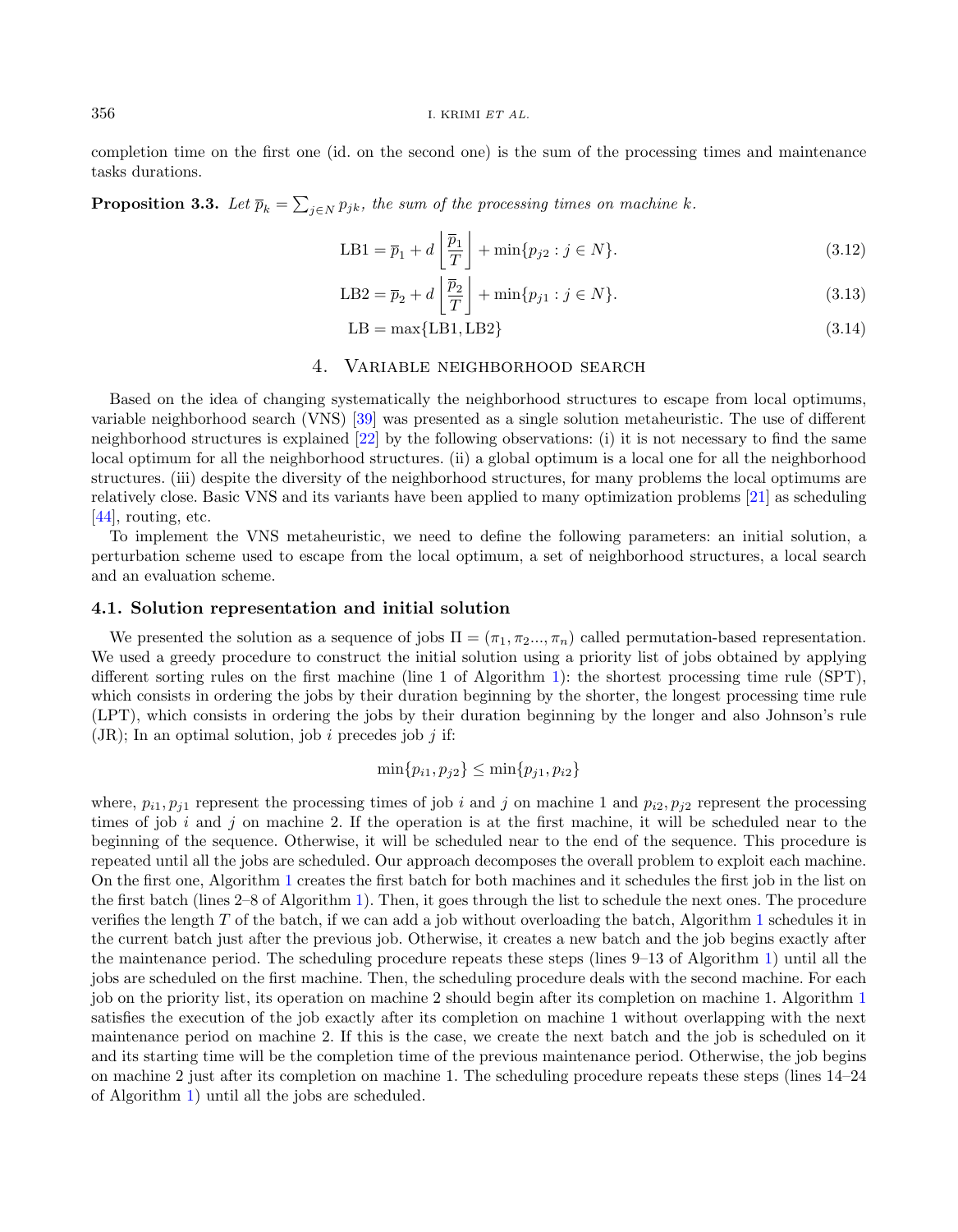Algorithm 1. The scheduling procedure.

<span id="page-6-0"></span>1 Input  $\pi = (\pi_1, \pi_2, ..., \pi_n)$  the job list given by a priority rule. 2 Initialization of the first batch index  $l_k = 1$  on each machine  $k \in M$ . 3 Set  $C_{\pi_1,1} = p_{\pi_1,1};$ 4 if  $C_{\pi_1,1} + p_{\pi_1,2} \leq T$  then 5  $C_{\pi_1,2} = C_{\pi_1,1} + p_{\pi_1,2};$ end 6 else 7  $l_2 = 2$ ; 8  $C_{\pi_1,2} = T + d + p_{\pi_1,2};$ end for  $i = 2$  to n do /\* Scheduling on the first machine \*/ 9 if  $C_{\pi_{i-1},1} + p_{\pi_i,1} \leq l_1(T+d) - d$  then<br>10  $C_{\pi_{i-1}} = C_{\pi_{i-1},1} + p_{\pi_{i},1}$ ;  $C_{\pi_i,1} = C_{\pi_{i-1},1} + p_{\pi_i,1};$ end  $11$  else 12 create a new batch:  $l_1 = l_1 + 1$ ; 13 |  $C_{\pi_i,1} = (l_1 - 1)(T + d) + p_{\pi_i,1};$ end  $/*$  Scheduling on the second machine  $*/$ 14  $k = 2$ ; 15  $l_2 = l_1;$ 16  $i = i - 1$ ; 17 if  $C_{\pi_{i},1} \geq C_{\pi_{i-1},2}$  then 18 |  $k = 1;$ 19 |  $j = i;$ end 20 if  $C_{\pi_i,k} + p_{\pi_i,2} \leq l_2(T+d) - d$  then 21 |  $C_{\pi_i,2} = C_{\pi_j,k} + p_{\pi_i,2};$ end 22 else 23 create a new batch:  $l_2 = l_2 + 1$ ; 24 |  $C_{\pi_i,2} = (l_2-1)(T+d) + p_{\pi_i,2};$ end end 25 Return  $C_{\pi_n,2}$ 

## 4.2. Neighborhood structures

The complexity and relative error of a solution depend essentially on the systems of neighborhoods used on local search methods. For each problem, several neighborhood structures with different cardinalities can be suggested. Consequently, a set of local optimums are obtained. For scheduling problems based on permutation solutions, three neighborhoods of different cardinalities can be used [\[14\]](#page-13-18): transpose (1-Opt), insert (or-Opt) and interchange neighborhood. For the sake of simplicity a neighborhood structure is referred by the name of its corresponding operator. Based on the experimentations of different possible combinations, we choose these structures: Interchange operator, Reverse operator and Insert operator.

• Interchange operator  $\mathcal{N}_1$ : this operator selects a pair of jobs and exchanges their positions. The operator repeats this process for all the jobs until all the neighborhoods have been searched. We assume a solution of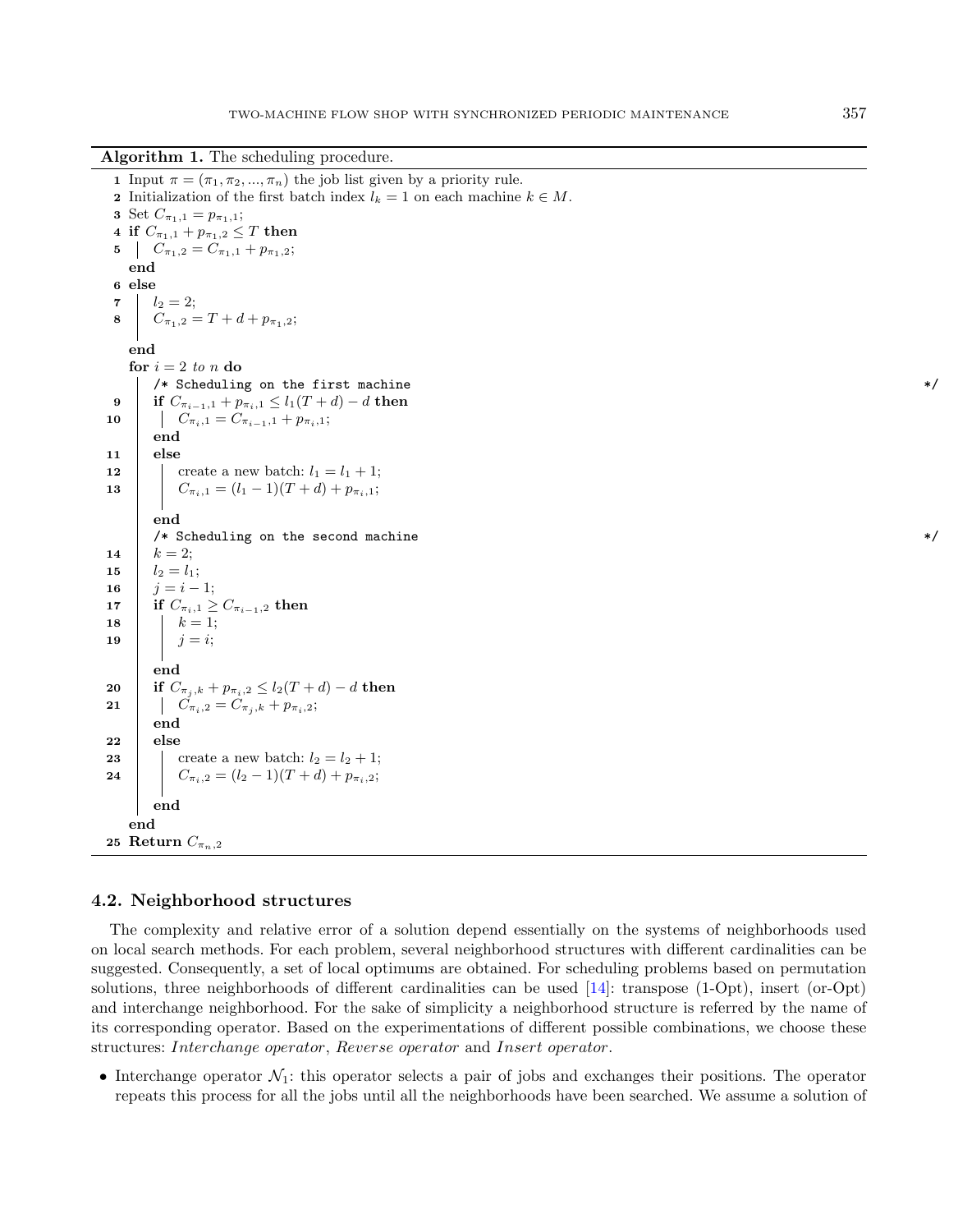the problem  $\Pi_a = (\pi_1^a, \pi_2^a, ..., \pi_n^a)$  and one of its neighbors  $\Pi_b = (\pi_1^b, \pi_2^b, ..., \pi_n^b)$ . We fix two different indices  $s \neq t$ . We exchange the positions:  $\pi_s^b = \pi_t^a$ ,  $\pi_t^b = \pi_s^a$  and  $\forall c, c \neq (t, s)$   $\pi_c^b = \pi_c^a$ .

- Reverse operator  $\mathcal{N}_3$ : this operator selects two positions and reverses job's order between them. The operator repeats this process for all the jobs until all the neighborhoods have been searched. To more explain the structure, we assume a solution  $\Pi_a = (\pi_1^a, \pi_2^a, ..., \pi_n^a)$  and one of its neighbors  $\Pi_b = (\pi_1^b, \pi_2^b, ..., \pi_n^b)$ . We choose two position  $s < t$ .  $\forall c, c \leq s \land c \geq t$   $\pi_c^b = \pi_c^a$ . Otherwise,  $\pi_{s+1}^b = \pi_{t-1}^a$  where  $1 \leq s \leq n \land 1 \leq t - s < n - 1$ .
- Insert operator  $\mathcal{N}_4$ : this operator removes a job and inserts it in another position. The operator repeats this process for all the jobs until all the neighborhoods have been searched. We assume a solution  $\Pi_a$  =  $(\pi_1^a, \pi_2^a, ..., \pi_n^a)$  and one of its neighbors  $\Pi_b = (\pi_1^b, \pi_2^b, ..., \pi_n^b)$ . For  $i < j$ ,  $\pi_i^b = \pi_j^a, \pi_{i+1}^b = \pi_i^a, ..., \pi_j^b = \pi_{j-1}^a$ . In the case of  $i > j$ ,  $\pi_j^b = \pi_{j+1}^a, ..., \pi_{i-1}^b = \pi_i^a, \pi_i^b = \pi_j^a$ .

For the evaluation scheme, the makespan is calculated using the scheduling procedure (Algorithm [1\)](#page-6-0) described above and the job list generated after each move.

### 4.3. Local search

In the literature, the difference between best and the first improvement local search [\[20\]](#page-13-19) is the way of selecting the next neighbors. In the first one, the entire neighborhood of the current solution is explored and the best solution found so far is returned, whereas in first improvement, the first best neighbor is selected.

In our VNS, we choose the best improvement local search for each neighborhood structure. The local search  $LS(N_k)$  (Algorithm [2\)](#page-7-0) starts with an initial permutation and tries to repeatedly improve it by moving to a better neighbor considering the current neighborhood structure  $\mathcal{N}_k$ .

<span id="page-7-0"></span>

| Algorithm 2. LS $(\Pi, \mathcal{N}_k)$ .                                           |
|------------------------------------------------------------------------------------|
| $1 \n\overline{1}$ is the current permutation                                      |
| 2 $\mathcal{N}_k$ : the neighborhood structure                                     |
| while the time limit is not reached do                                             |
| Generate $\Pi' \in \mathcal{N}_k(\Pi)$ , such that<br>3                            |
| $C_{\max}(\Pi') = \min_{x \in \mathcal{N}_k(\Pi)} C_{\max}(x);$                    |
| if $C_{\text{max}}(\Pi') \leq C_{\text{max}}(\Pi)$ then<br>$\overline{\mathbf{4}}$ |
| $\Pi \leftarrow \Pi'$ :<br>5                                                       |
|                                                                                    |
| end                                                                                |
| end                                                                                |

The perturbation procedure is a random shake within the job list. It depends on the neighborhood structure. For example, the shake procedure for the interchange operator consists in selecting randomly two different positions on the job list and permute them.

## 4.4. VNS algorithm

We propose the VNS algorithm summarized in Algorithm [3.](#page-8-1) It starts with an initial solution generated by the scheduling procedure (Algorithm [1\)](#page-6-0). We generate a random neighbor of this solution with respect to the correspondent neighborhood structure  $\mathcal{N}_k$ . Then, we apply a best improvement local search (Algorithm [2\)](#page-7-0). If no improvement exists, the neighborhood structure will be changed. The algorithm stops when the number of maximum iterations  $MaxIter$  is reached.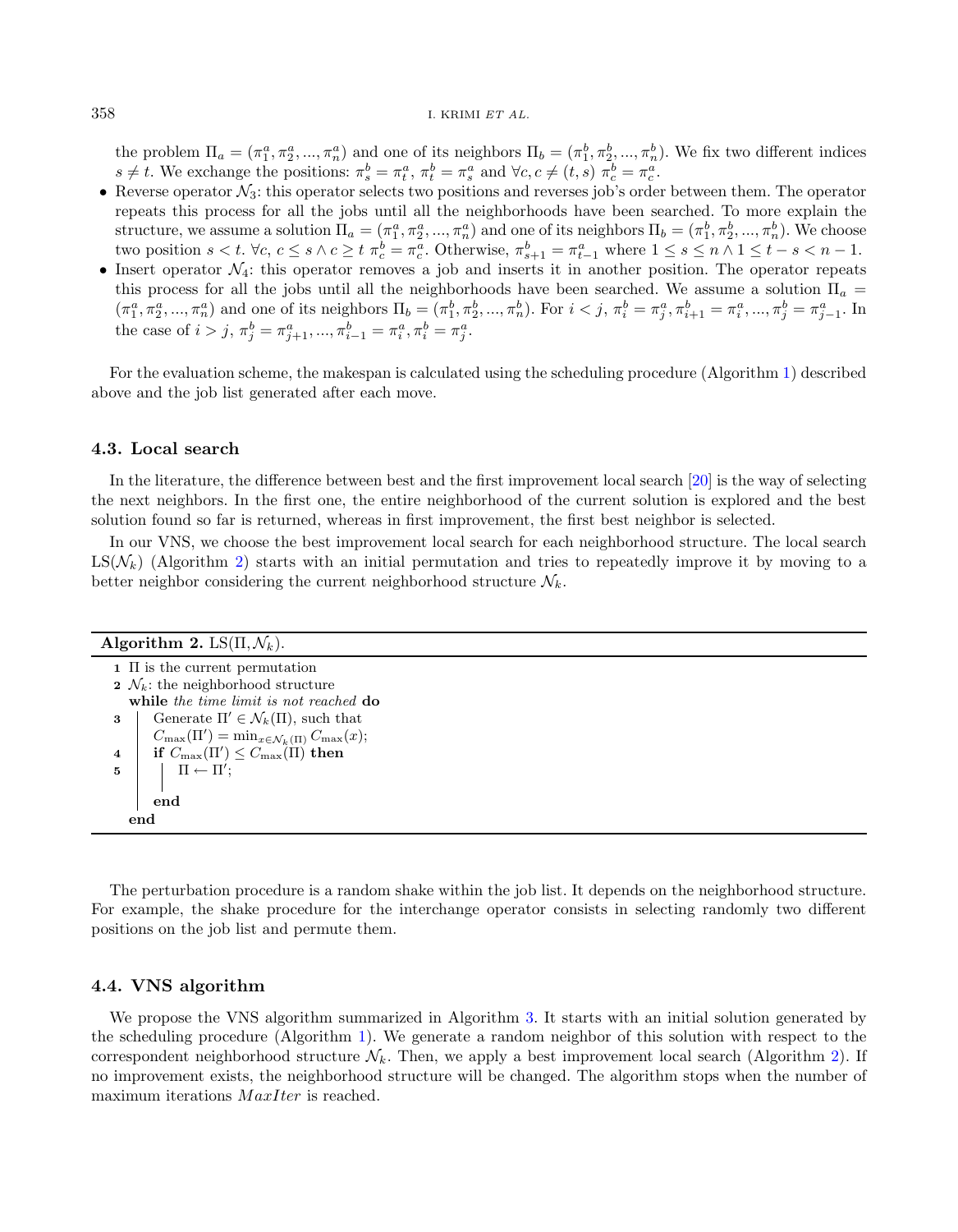Algorithm 3. Variable neighborhood search.

```
1 k_{\text{max}}: the number of the neighborhood structures
 2 MaxIter: the maximum number of iterations
 3 CPU_{\text{max}}: the execution time limit
 4 \Pi \leftarrow Initial_Solution();
 5 iter=1;
     while iter \leq MaxIter \vee CPU \leq CPU<sub>max</sub> do
 6 k \leftarrow 1:
 7 | while k \leq k_{\text{max}} do
  \begin{array}{|c|c|c|}\n\hline\n8 & 1\n\end{array}\n\quad \Pi' \leftarrow \mathtt{Shake}(\Pi, k);
  9 \quad | \quad \Pi'' \leftarrow \texttt{LS}(\Pi', \mathcal{N}_k);
10 if C_{\text{max}}(\Pi'') < C_{\text{max}}(\Pi) then
\begin{array}{|c|c|c|c|}\n\hline\n11 & | & \Pi \leftarrow \Pi''\n\end{array}k \leftarrow 1;
                end
12 else
                 \begin{array}{ccc} & k \leftarrow k + 1; \end{array}end
           end
13 \vert iter \leftarrow iter +1;
    end
14 Return Π
```
## 5. Computational experiments and results

<span id="page-8-0"></span>In this section, we resume our computational experiments of the MIP formulation, the lower bound and also the VNS algorithm. We used CPLEX 12.5 solver for MIP model and C++ language to code the VNS algorithm. The tests were performed on a PC i5 with 2.7 GHz and 8 GB of RAM PC.

#### 5.1. Data generation

Since no similar work in the literature has studied the considered problem. We were inspired by Taillard's code found in OR-library and we adapted it to uniformly generate a large number of instances under three assumptions:

- Case 1:  $p_{i1}, p_{i2} \in U[1, 20]$
- Case 2:  $p_{j1} \in U[2,20]$  and  $p_{j2} \in U[1,10]$
- Case 3:  $p_{i2} \in U[2,20]$  and  $p_{i1} \in U[1,10]$ .

We generated 10 instances for every combination of the following parameters:

- The number of jobs n in  $\{10, 15, 20, 25, 40, 50, 60, 70, 80, 90, 100, 500, 1000\}$
- The length of the availability period is equal to  $\max\{p_{j1}, p_{j2} : j \in N\}.$

For the sake of simplicity, we chose a unique parameter for the length of the maintenance period  $(d = 1)$ .

## 5.2. Computational results for the proposed MIP model and the proposed lower bound LB

Table [1](#page-9-0) summarizes the results provided by the proposed MIP model. It can optimally solve problems with size up to 25 jobs (see Tab. [2\)](#page-9-1) for the three cases. We use the following metrics: the number of jobs  $n$ , the average time (Avg\_time) required to find the optimal solution and the average optimal solution (Avg\_opt) given by CPLEX. We remark that the instances of case 1 are more difficult to solve in a reasonable amount of time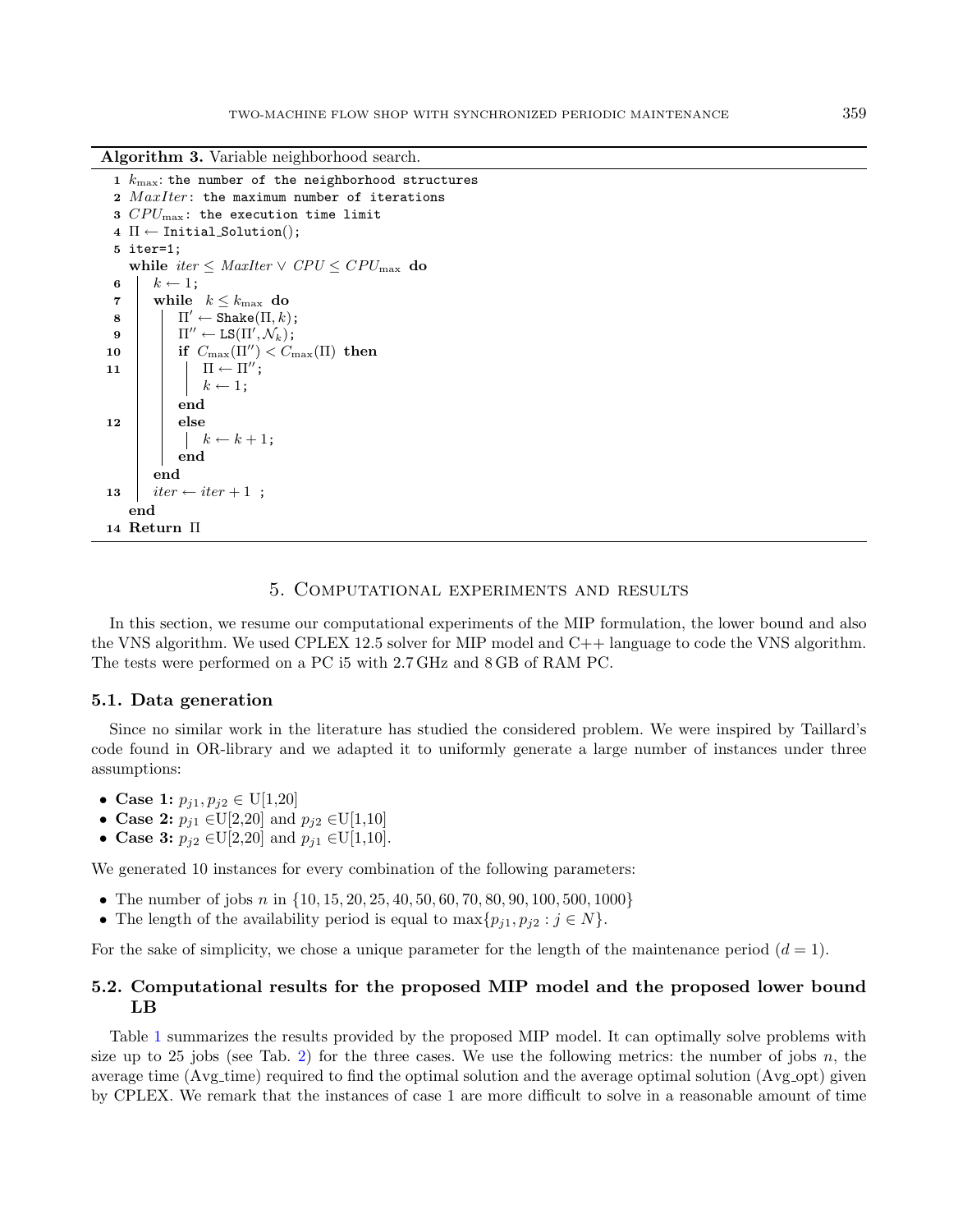|                  | Case 1             |               |         | Case 2        | Case 3             |               |
|------------------|--------------------|---------------|---------|---------------|--------------------|---------------|
| $\boldsymbol{n}$ | Avg <sub>opt</sub> | $Avg_time(s)$ | Avg_opt | $Avg_time(s)$ | Avg <sub>opt</sub> | $Avg_time(s)$ |
| 10               | 140.02             | 3.33          | 135     | 2.83          | 127.8              | 2.93          |
| 15               | 181.3              | 115.92        | 188.1   | 41.8          | 171.8              | 27.11         |
| 20               | 253.8              | 559.38        | 248.6   | 396.67        | 248.8              | 73.38         |
| 25               | 318.5              | 639.27        | 284     | 474.99        | 309                | 452.3         |

<span id="page-9-1"></span><span id="page-9-0"></span>Table 1. Results of the proposed MIP model.

<span id="page-9-2"></span>Table 2. Limits of the proposed MIP model.

| $\it n$ | Case 1         | $\text{Case} 2$ | Case 3         |  |
|---------|----------------|-----------------|----------------|--|
|         | Avg_gap $(\%)$ | Avg_gap $(\%)$  | Avg_gap $(\%)$ |  |
| $30\,$  | 27.8           | 18.3            | 25.3           |  |
| $35\,$  | 44.2           | 42.3            | 49.2           |  |
| 40      | $58.4\,$       | 47.3            | 45.2           |  |
| 50      | 69.3           | 64.5            | 62.1           |  |

Table 3. Performance of the proposed lower bound.

|       | Case 1             |          |                | Case 2  |       |                | Case 3  |                      |               |
|-------|--------------------|----------|----------------|---------|-------|----------------|---------|----------------------|---------------|
| $\,n$ | Avg <sub>opt</sub> | $Avg_LB$ | Avg_gap $(\%)$ | Avg_opt | AvgLB | $Avg\_gap(\%)$ | Avg_opt | $Avg$ <sub>-LB</sub> | $Avg-gap(\%)$ |
| 10    | 140.02             | 123.6    | 13.3           | 135     | 120.3 | 12.21          | 127.8   | 117.5                | 8.76          |
| 15    | 181.3              | 168.7    | 7.46           | 188.1   | 173.9 | 8.16           | 171.8   | 163.2                | 5.26          |
| 20    | 253.8              | 230.3    | $10.2\,$       | 248.6   | 232.2 | 7.06           | 248.8   | 232.4                | 7.05          |
| 25    | 318.5              | 295.8    | 7.67           | 284     | 264.9 | 7.21           | 309     | 292.6                | 5.6           |

comparing with the other cases. However, results of case 2 show that the average time varies significantly with the number of jobs. In all cases, the average time is less than 12 min.

Table [2](#page-9-1) shows the limit of our model by highlighting the average gap given by CPLEX. We remark, for all cases, that instances with more than 25 jobs are too difficult to solve within a reasonable time. Note that the execution time limit was fixed to 3600 s. The model has great difficulties finding a feasible solution for problems up to 50 jobs. One can state that instances of case 1, where the jobs may all have significant long processing times, are more difficult to solve with our model.

Table [3](#page-9-2) compares the average makespan calculated by the proposed lower bound with the average optimal value of given by CPLEX. For the three cases, the average lower bound is very close to the average optimal makespan (Fig. [2\)](#page-10-0). In addition, the linear relaxation generate, more or less, same lower bound quality comparing with the proposed one. However, in terms of the execution time, one can prefer the proposed LB especially for large instances.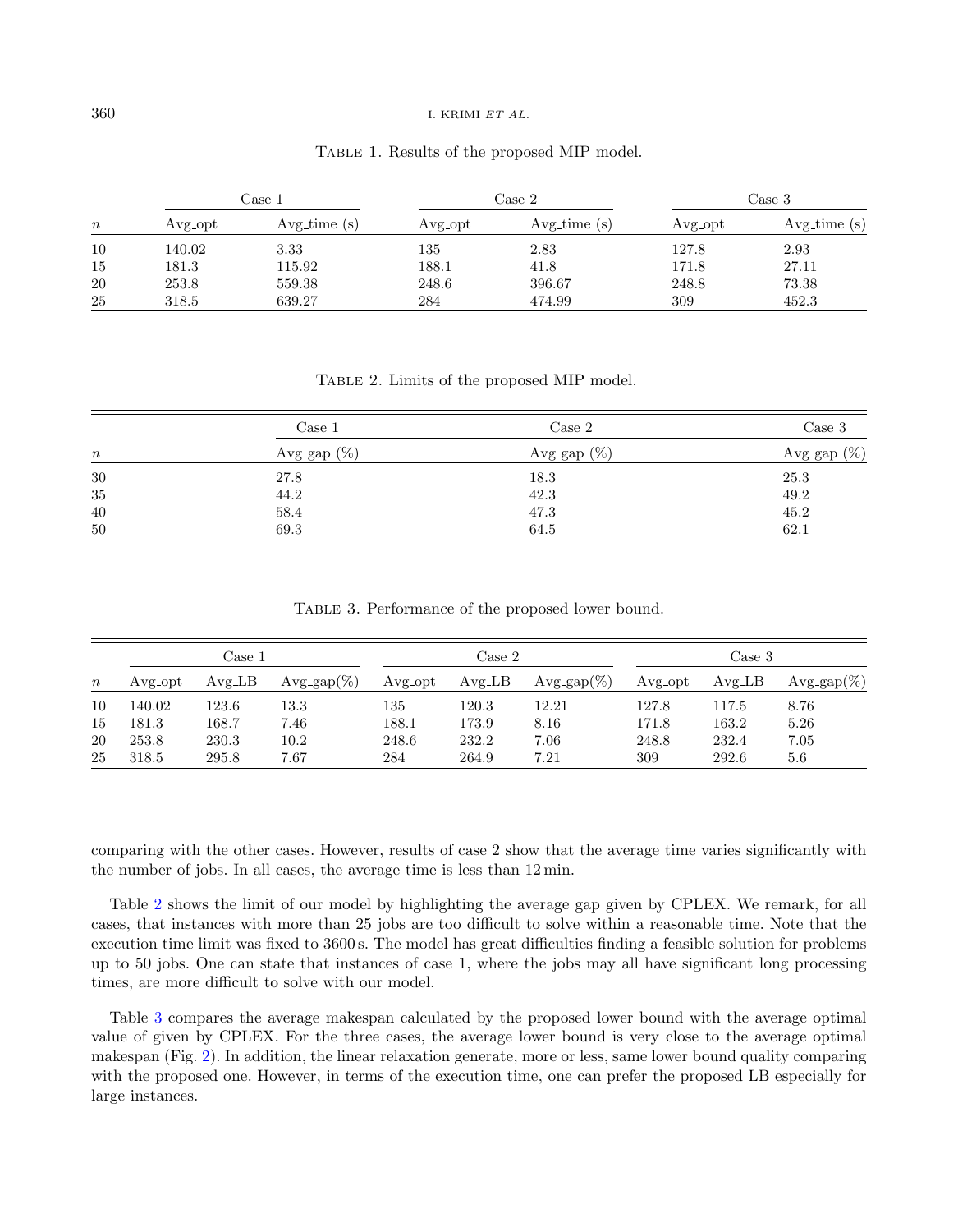#### TWO-MACHINE FLOW SHOP WITH SYNCHRONIZED PERIODIC MAINTENANCE 361



<span id="page-10-0"></span>Figure 2. Performance of the proposed lower bound.

## 5.3. Impact of the availability period  $T$  on the proposed MIP model

In order to evaluate the impact of the availability period on the MIP model performance, we consider two different policies to determine T:

$$
T_1 = \max\{p_{j1}, p_{j2} : j \in N\}
$$
\n(5.1)

$$
T_2 = 2 \times \max\{p_{j1}, p_{j2} : j \in N\}
$$
\n(5.2)

According to Figure [3,](#page-11-0) the length of the availability period affects significantly the CPU time. The MIP model requires more time, for each case, to optimally solve small and medium instances when the length T increases.

## 5.4. Computational results for the proposed VNS algorithm

In this section, we intend to evaluate the VNS algorithm. We set the stopping criteria parameters as follows: the time limit  $CPU_{\text{max}}$  is equal to 600s and the maximum iterations  $MaxIter$  is equal to 1000. The results of the experiments for small and medium-seized problems are reported in Table [4](#page-11-1) and large size instances in Table [5.](#page-11-2) Both tables summarize the average results for each  $n$ . As expected, the proposed VNS is very efficient for instances with  $n \leq 25$  and it provides solutions with small deviation for  $n \geq 40$  within a reduced computational time. Comparing with best solutions obtained by CPLEX and also the computed lower bound, our proposed metaheuristic provides convincing results in general. The deviation is calculated as follows:

For  $n > 25$ : dev =  $\frac{\text{Best.VNS} - \text{LB}}{\text{LB}} \times 100$ . Otherwise: dev =  $\frac{\text{Best.VNS} - \text{CPX} - \text{Opt}}{\text{CPX} - \text{Opt}} \times 100$ . Where Best VNS is the best makespan obtained after 10 runs of the VNS algorithm, CPX Opt is the optimal makespan given by CPLEX and LB is the lower bound.

We summarize, in Figures [4](#page-12-0) and [5,](#page-12-1) the performance of the VNS algorithm. These figures show the deviation between the average optimal makespan, or the average lower bound, and VNS solution. Instances of case 1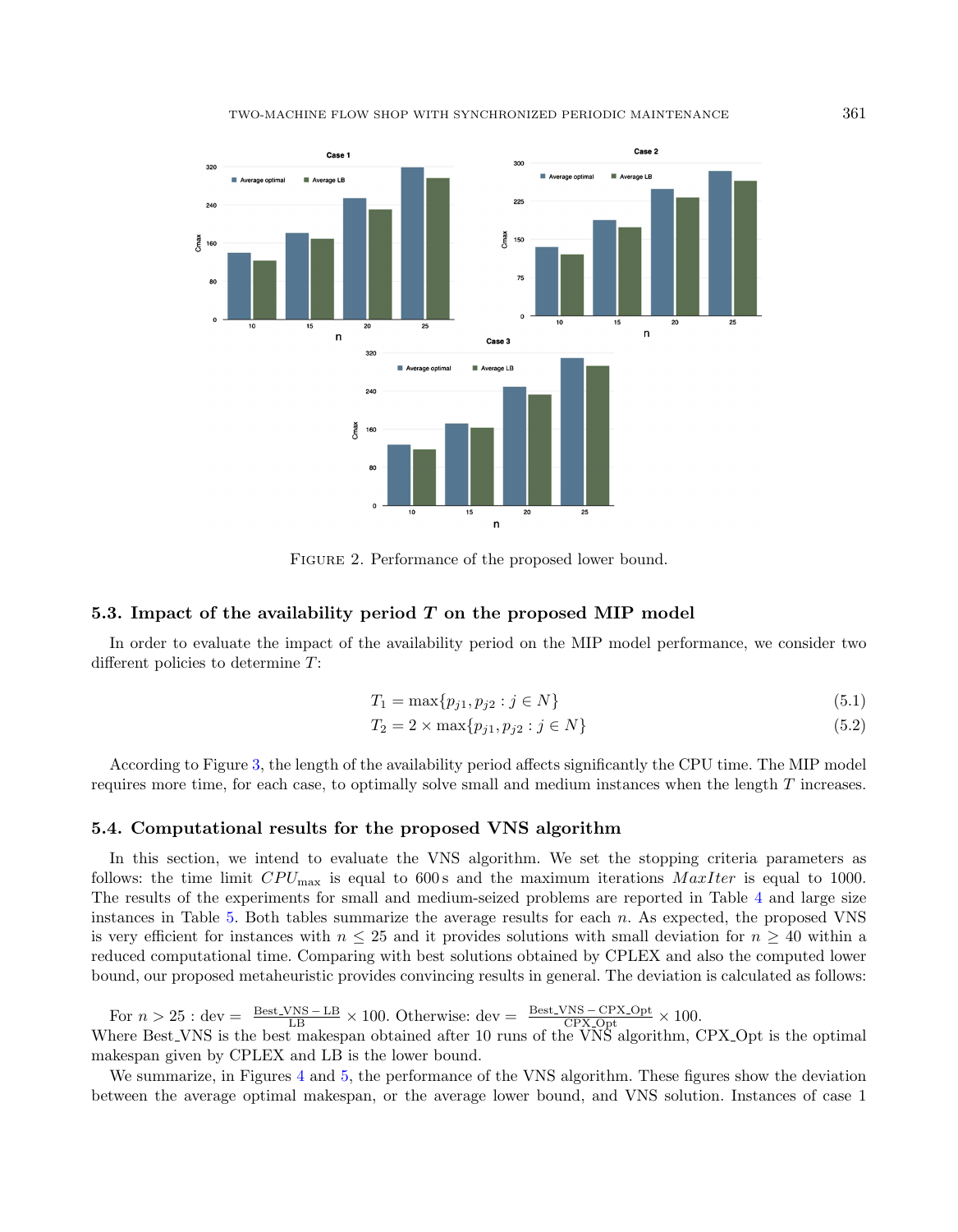

<span id="page-11-2"></span><span id="page-11-1"></span><span id="page-11-0"></span>FIGURE 3. Impact of the availability period  $T$  on the proposed MIP model.

Table 4. Results of the proposed VNS for small and medium size instances.

|          | Case 1  |               |         | Case 2        | Case 3  |               |  |
|----------|---------|---------------|---------|---------------|---------|---------------|--|
| $\it{n}$ | Avg_dev | $Avg_time(s)$ | Avg_dev | $Avg_time(s)$ | Avg_dev | $Avg_time(s)$ |  |
| 10       | 0.021   | 0.15          | 0.011   | 0.11          | 0.01    | 0.13          |  |
| 15       | 0.012   | 0.32          |         | 0.31          | 0.012   | 0.34          |  |
| 20       | 0.033   | 0.59          | 0.025   | 0.69          | 0.022   | 0.62          |  |
| 25       | 0.042   | 1.23          | 0.062   | $1.31\,$      | 0.021   | 0.65          |  |

Table 5. Results of the proposed VNS for large size instances.

| $\, n \,$ | Case 1     |               |            | Case 2        | Case 3     |               |
|-----------|------------|---------------|------------|---------------|------------|---------------|
|           | $Avg\_dev$ | $Avg_time(s)$ | $Avg\_dev$ | $Avg_time(s)$ | $Avg\_dev$ | $Avg_time(s)$ |
| 40        | 0.119      | 3.42          | 0.079      | 3.77          | 0.063      | 3.68          |
| 50        | 0.117      | 9.16          | 0.095      | 6.56          | 0.062      | 7.06          |
| 60        | 0.118      | 11.23         | 0.104      | 11.06         | 0.05       | 11.49         |
| 70        | 0.104      | 17.85         | 0.085      | 17.35         | 0.052      | 18.18         |
| 80        | 0.098      | 25.6          | 0.08       | 24.7          | 0.047      | 27.65         |
| 90        | 0.092      | 30.88         | 0.075      | 36.3          | 0.043      | 39.32         |
| 100       | 0.094      | 50.82         | 0.073      | 51.52         | 0.048      | 52.36         |
| 500       | 0.112      | 172.47        | 0.111      | 74.98         | 0.141      | 245.56        |
| 1000      | 0.101      | 600           | 0.093      | 600           | 0.203      | 600           |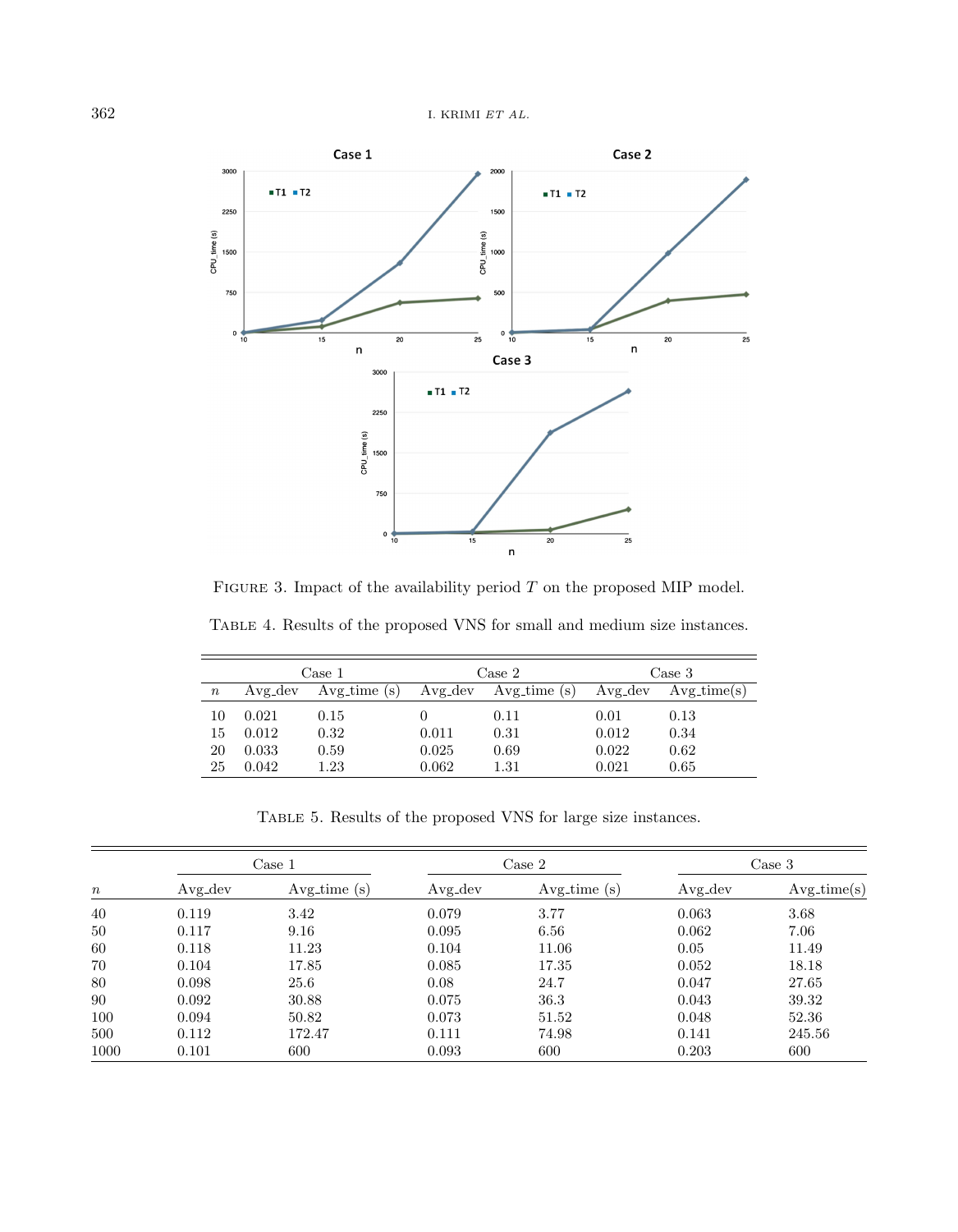<span id="page-12-0"></span>

FIGURE 4. Performance of the proposed VNS for large instances.

<span id="page-12-1"></span>

Deviation for small and medium size instances

Figure 5. Performance of the proposed VNS for small and medium instances.

are the most difficult to solve compared with the other cases except some particular instances. However, the deviation is still very small for instances less than 25 jobs and accepted for ones with more than 30 jobs.

The proposed MIP was shown very efficient for small and medium size instances. In all cases, the model can solve, optimally, problems with less than 30 jobs within reasonable time up to 650 s. For large instances, the gap obtained by CPLEX is satisfactory (less than 13%) and that was noticed in the three cases. The linear relaxation of the model generates acceptable lower bounds when compared with MIP results of instances up to three. However, it turned out that the lower bound is much more efficient in term of deviation and execution time. The use of such lower bound is necessary to validate our metaheuristic. In real situations, the problem can be more complicated considering a significant number of jobs to execute. Thus, we proposed a VNS metaheuristic to get a trade-off between the solution quality and time consumption. Computational results show that the proposed metaheuristic is efficient and effective. In one hand, for small and medium-size instances, the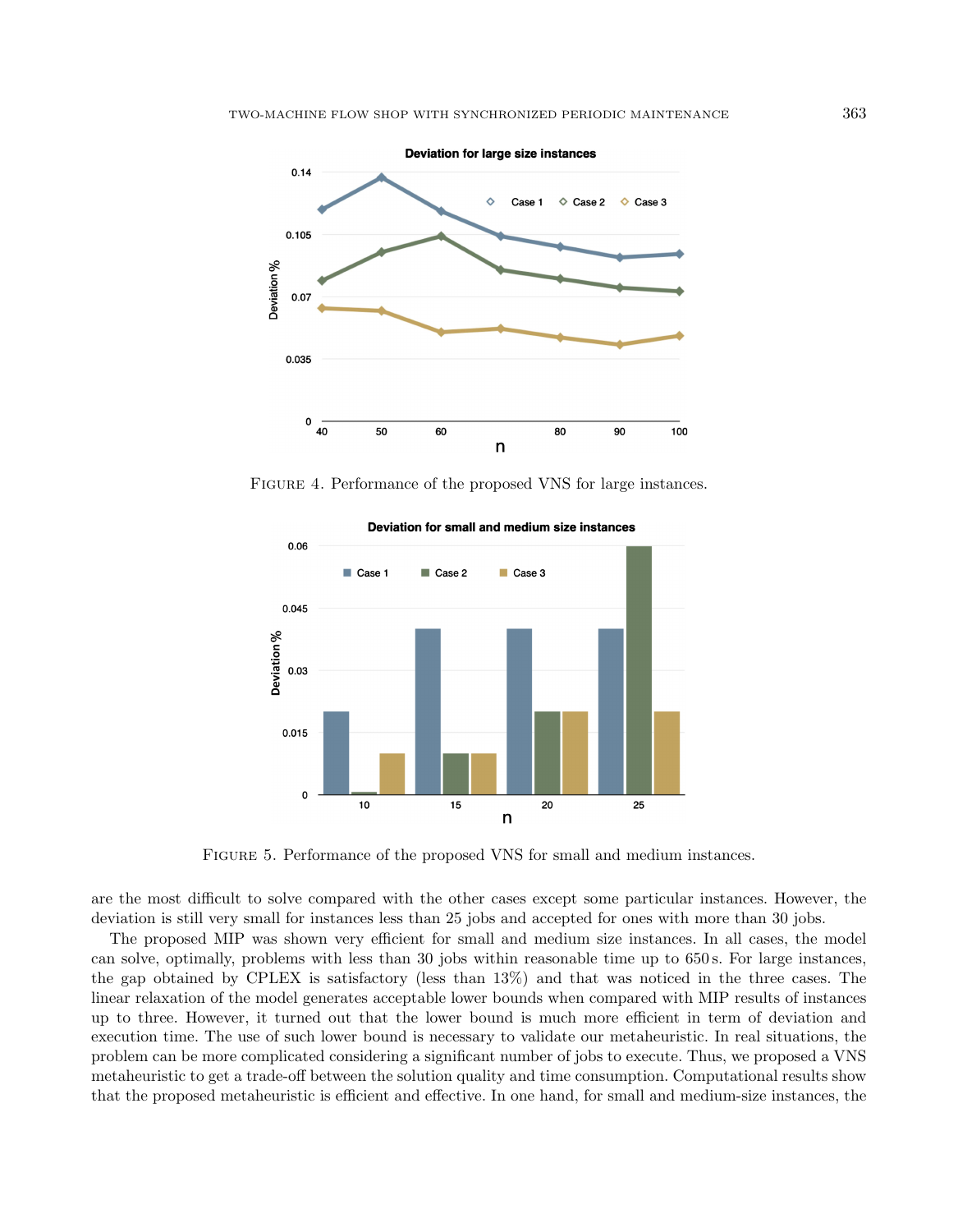deviation between the solution obtained by the VNS algorithm and the optimal makespan is less than 0.07% and that within an execution time up to 2s. In the other hand, these solutions are satisfactory especially if we note that the comparison was based on the proposed lower bound. The time execution was fixed to 600 s for large instances but most of runs did not reach 300 s except instances with 1000 jobs.

## 6. Conclusion and perspectives

<span id="page-13-13"></span><span id="page-13-5"></span><span id="page-13-4"></span><span id="page-13-2"></span>In this paper, we presented a MIP model for the two-machine flow shop scheduling problem with synchronized and periodic maintenance in order to minimize the makespan. A lower bound was proposed. To deal with largescale instances, we developed a VNS algorithm. Our computational studies have shown that the models can not solve optimally instances up to 25 jobs. Alternatively, the use of the VNS algorithm was very effective in solving medium and large size instances. The length of the availability periods has an impact on the difficulty to solve the problem. As future work, we will extend the problem by considering the flexible policy for preventive maintenance. In addition, it is very important to study the problem from a theoretical perspective. Thus, we will investigate a number of theoretical results, that will ameliorate the general contribution.

## **REFERENCES**

- <span id="page-13-14"></span><span id="page-13-10"></span><span id="page-13-9"></span><span id="page-13-6"></span>[1] R. Aggoune and M.C. Portmann, Flow shop scheduling problem with limited machine availability: a heuristic approach. Int. J. Prod. Econ. 99 (2006) 4–15.
- <span id="page-13-16"></span>[2] R. Benmansour, H. Allaoui, A. Artiba and S. Hanafi, Minimizing the weighted sum of maximum earliness and maximum tardiness costs on a single machine with periodic preventive maintenance. Comput. Oper. Res. 47 (2014) 106–113.
- <span id="page-13-15"></span>[3] M. Benttaleb, F. Hnaien and F. Yalaoui, Two-machine job shop problem for makespan minimization under availability constraint. IFAC-PapersOnLine 49 (2016) 132–137.
- <span id="page-13-17"></span>[4] J. Błażewicz, J. Breit, P. Formanowicz, W. Kubiak and G. Schmidt, Heuristic algorithms for the two-machine flowshop with limited machine availability. Omega 29 (2001) 599–608.
- <span id="page-13-0"></span>[5] J. Breit, An improved approximation algorithm for two-machine flow shop scheduling with an availability constraint. Inf. Process. Lett. 90 (2004) 273–278.
- <span id="page-13-3"></span>[6] J. Breit, A polynomial-time approximation scheme for the two-machine flow shop scheduling problem with an availability constraint. Comput. Oper. Res. 33 (2006) 2143–2153.
- <span id="page-13-18"></span>[7] T.C.E. Cheng and G. Wang, Two-machine flowshop scheduling with consecutive availability constraints. Inf. Process. Lett. 71 (1999) 49–54.
- <span id="page-13-1"></span>[8] T.C.E. Cheng and G. Wang, An improved heuristic for two-machine flowshop scheduling with an availability constraint. Oper. Res. Lett. 26 (2000) 223–229.
- <span id="page-13-8"></span>[9] F. Ben Chihaoui, I. Kacem, A.B. Hadj-Alouane, N. Dridi and N. Rezg, No-wait scheduling of a two-machine flow-shop to minimise the makespan under non-availability constraints and different release dates. Int. J. Prod. Res. 49 (2011) 6273–6286.
- <span id="page-13-7"></span>[10] M.L. Espinouse, P. Formanowicz and B. Penz, Minimizing the makespan in the two-machine no-wait flow-shop with limited machine availability. Comput. Ind. Eng. 37 (1999) 497–500.
- <span id="page-13-11"></span>[11] A. Gara-Ali and M.L. Espinouse, A two-machine flowshop with a deteriorating maintenance activity on the second machine. In: Industrial Engineering and Systems Management (IESM), 2015 International Conference on. IEEE (2015) 481–488.
- <span id="page-13-12"></span>[12] M.R. Garey, D. S. Johnson and R. Sethi, The complexity of flowshop and jobshop scheduling. Math. Oper. Res. 1 (1976) 117–129.
- <span id="page-13-19"></span>[13] H. Gholizadeh, R. Tavakkoli-Moghaddam and B. Tootooni, Minimizing the makespan in a flow shop scheduling problem with sequence-dependent setup times and periodic maintenance by a hybrid algorithm. In: 2012 International Conference on Industrial Engineering and Operations Management (2012) 806–814.
- [14] F.W. Glover and G.A. Kochenberger, Handbook of Metaheuristics, Vol. 57. Springer Science & Business Media, Berlin (2006).
- [15] R.L. Graham, E.L. Lawler, J.K. Lenstra and A.R. Kan, Optimization and approximation in deterministic sequencing and scheduling: a survey. Ann. Discrete Math. 5 (1979) 287–326.
- [16] H. Hadda, A polynomial-time approximation scheme for the two-machine flow shop problem with several availability constraints. Optim. Lett. 6 (2012) 559–569.
- [17] H. Hadda, N. Dridi and S. Hajri-Gabouj, An improved heuristic for two-machine flowshop scheduling with an availability constraint and nonresumable jobs. 40R-Q J. Oper. Res. 8 (2010) 87–99.
- [18] H. Hadda, A (4/3)- approximation algorithm for a special case of the two machine flow shop problem with several availability constraints. Optim. Lett. 3 (2009) 583–592.
- [19] H. Hadda, Approximation results for the two-machine job shop under limited machine availability. OPSEARCH 54 (2017) 651–662.
- [20] P. Hansen and N. Mladenović, First vs. best improvement: an empirical study. *Discrete Appl. Math.* **154** (2006) 802–817.